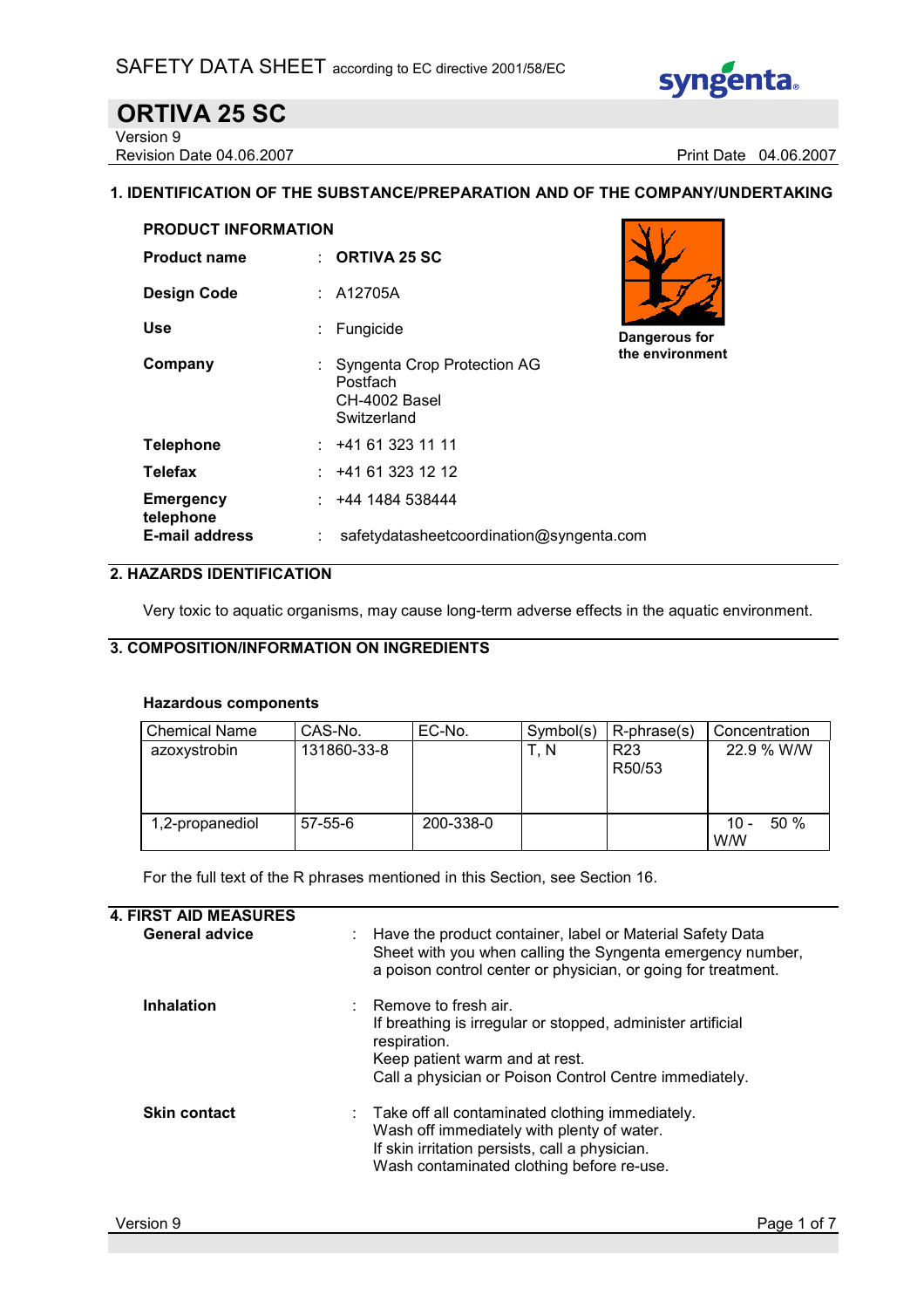

| <b>ORTIVA 25 SC</b>                                                         |   |                                                                                                                                                                                                                                     |
|-----------------------------------------------------------------------------|---|-------------------------------------------------------------------------------------------------------------------------------------------------------------------------------------------------------------------------------------|
| Version 9                                                                   |   |                                                                                                                                                                                                                                     |
| Revision Date 04.06.2007                                                    |   | Print Date 04.06.2007                                                                                                                                                                                                               |
| Eye contact                                                                 |   | Rinse immediately with plenty of water, also under the eyelids,<br>for at least 15 minutes.<br>Remove contact lenses.<br>Immediate medical attention is required.                                                                   |
| Ingestion                                                                   |   | If swallowed, seek medical advice immediately and show this<br>container or label.<br>Do NOT induce vomiting.                                                                                                                       |
| <b>Medical advice</b>                                                       |   | There is no specific antidote available. Treat symptomatically.                                                                                                                                                                     |
| <b>5. FIRE-FIGHTING MEASURES</b>                                            |   |                                                                                                                                                                                                                                     |
| <b>Suitable extinguishing</b><br>media                                      |   | Extinguishing media - small fires<br>Use water spray, alcohol-resistant foam, dry chemical or<br>carbon dioxide.<br>Extinguishing media - large fires<br>Alcohol-resistant foam<br><b>or</b><br>Water spray                         |
| <b>Extinguishing media</b><br>which shall not be used<br>for safety reasons |   | Do not use a solid water stream as it may scatter and spread<br>fire.                                                                                                                                                               |
| <b>Specific hazards during</b><br>fire fighting                             | ÷ | As the product contains combustible organic components, fire<br>will produce dense black smoke containing hazardous products<br>of combustion (see section 10).<br>Exposure to decomposition products may be a hazard to<br>health. |
| <b>Special protective</b><br>equipment for fire-<br>fighters                |   | Wear full protective clothing and self-contained breathing<br>apparatus.                                                                                                                                                            |
| <b>Further information</b>                                                  |   | Do not allow run-off from fire fighting to enter drains or water<br>courses.<br>Cool closed containers exposed to fire with water spray.                                                                                            |

# 6. ACCIDENTAL RELEASE MEASURES

| <b>Personal precautions</b>  |   | Refer to protective measures listed in sections 7 and 8.                                                                                                                                                                                 |
|------------------------------|---|------------------------------------------------------------------------------------------------------------------------------------------------------------------------------------------------------------------------------------------|
| Environmental<br>precautions | ÷ | Prevent further leakage or spillage if safe to do so.<br>Do not flush into surface water or sanitary sewer system.                                                                                                                       |
| Methods for cleaning up      |   | Contain spillage, and then collect with non-combustible<br>absorbent material, (e.g. sand, earth, diatomaceous earth,<br>vermiculite) and place in container for disposal according to<br>local / national regulations (see section 13). |
| <b>Additional advice</b>     |   | If the product contaminates rivers and lakes or drains inform                                                                                                                                                                            |
| Version 9                    |   | Page 2 of 7                                                                                                                                                                                                                              |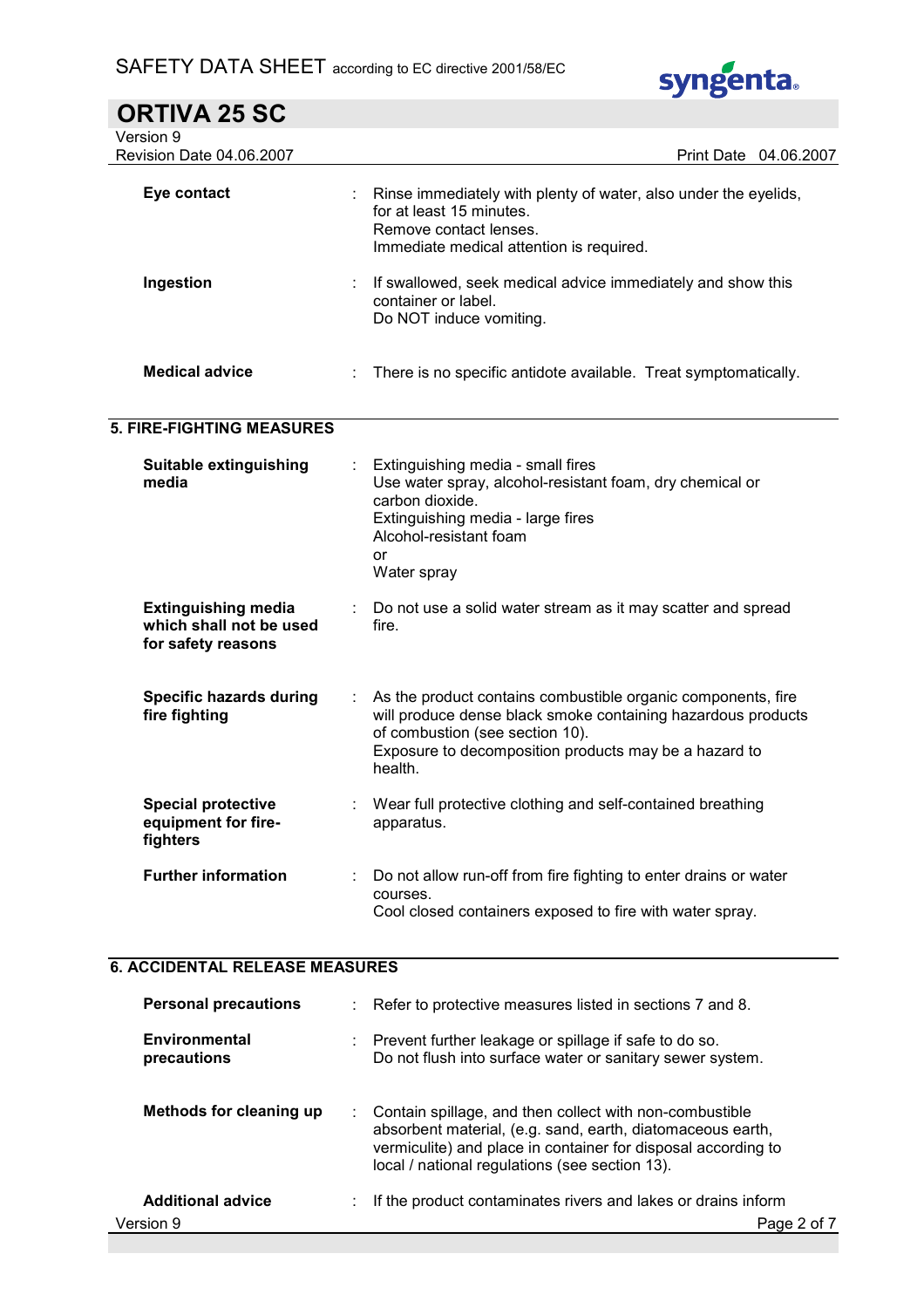

#### ORTIVA 25 SC Version 9

Revision Date 04.06.2007 **Print Date 04.06.2007** Print Date 04.06.2007

respective authorities.

# 7. HANDLING AND STORAGE **HANDLING** Advice on safe handling : No special protective measures against fire required. Avoid contact with skin and eyes. When using, do not eat, drink or smoke. For personal protection see section 8. **STORAGE** Requirements for storage areas and containers : No special storage conditions required. Keep containers tightly closed in a dry, cool and well-ventilated place. Keep out of the reach of children. Keep away from food, drink and animal feedingstuffs.

#### 8. EXPOSURE CONTROLS / PERSONAL PROTECTION

#### Components with workplace control parameters

| Components      | Exposure limit(s)                    |                                                         | Value type | Source          |
|-----------------|--------------------------------------|---------------------------------------------------------|------------|-----------------|
| azoxystrobin    | $2$ mg/m $3$                         |                                                         | 8 h TWA    | <b>SYNGENTA</b> |
| 1,2-propanediol | 10 $mg/m3$<br>$150$ ppm<br>470 mg/m3 | <b>Particulates</b><br>Total (vapour &<br>particulates) | 8 h TWA    | UK HSE          |

#### ENGINEERING MEASURES

 Containment and/or segregation is the most reliable technical protection measure if exposure cannot be eliminated.

The extent of these protection measures depends on the actual risks in use.

If airborne mists or vapors are generated, use local exhaust ventilation controls.

 Assess exposure and use any additional measures to keep airborne levels below any relevant exposure limit.

Where necessary, seek additional occupational hygiene advice.

#### PERSONAL PROTECTIVE EQUIPMENT

| <b>Protective measures</b>    | The use of technical measures should always have priority<br>over the use of personal protective equipment.<br>When selecting personal protective equipment, seek<br>appropriate professional advice.<br>Personal protective equipment should be certified to<br>appropriate standards. |
|-------------------------------|-----------------------------------------------------------------------------------------------------------------------------------------------------------------------------------------------------------------------------------------------------------------------------------------|
| <b>Respiratory protection</b> | No personal respiratory protective equipment normally<br>required.<br>A particulate filter respirator may be necessary until effective                                                                                                                                                  |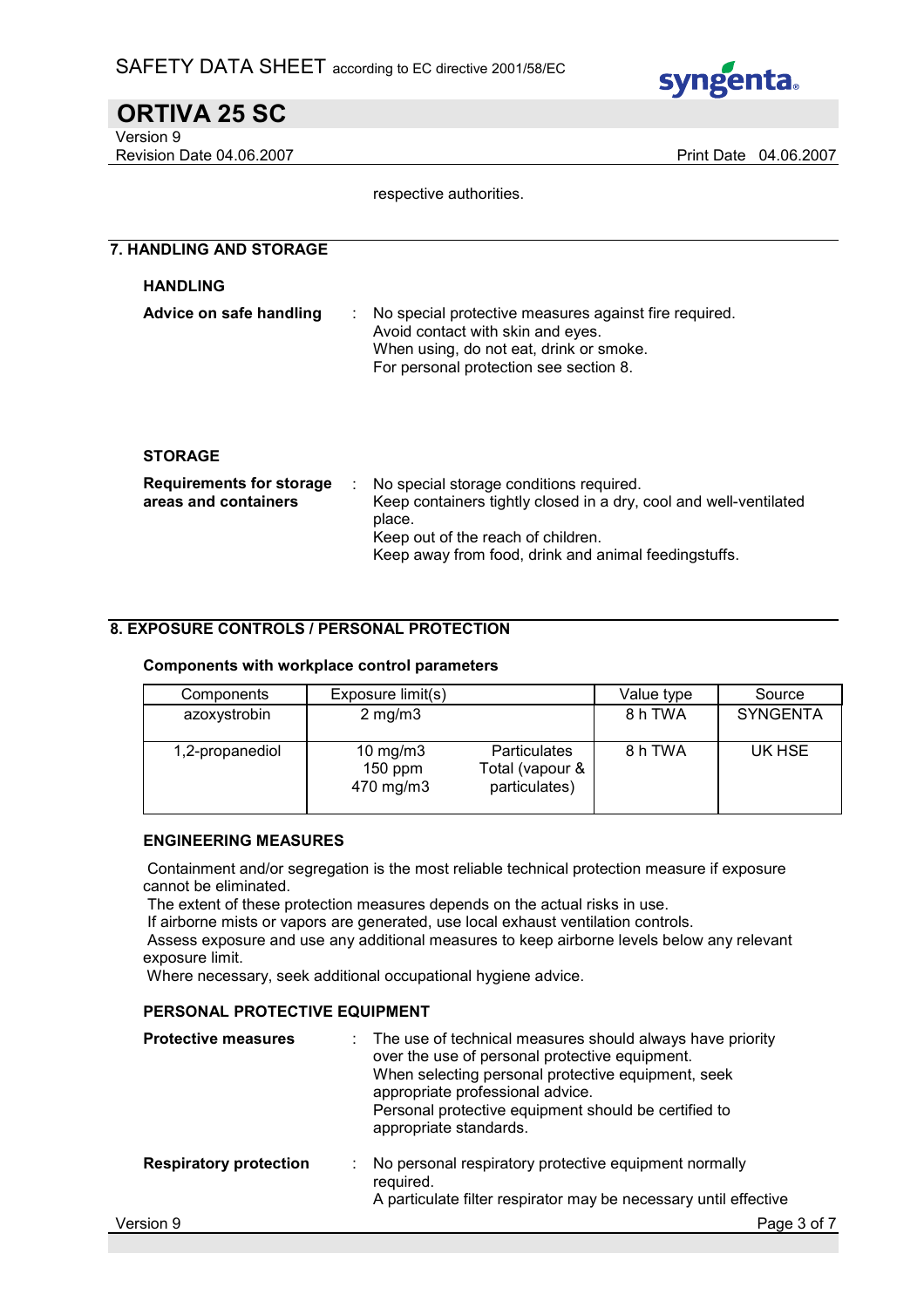

| <b>ORTIVA 25 SC</b>             |                                                     |                       |
|---------------------------------|-----------------------------------------------------|-----------------------|
| Version 9                       |                                                     |                       |
| <b>Revision Date 04.06.2007</b> |                                                     | Print Date 04.06.2007 |
|                                 | technical measures are installed.                   |                       |
| <b>Hand protection</b>          | Chemical resistant gloves are not usually required. |                       |

|                          | Select gloves based on the physical job requirements.                                                                   |
|--------------------------|-------------------------------------------------------------------------------------------------------------------------|
| Eye protection           | Eye protection is not usually required.<br>Follow any site specific eye protection policies.                            |
| Skin and body protection | No special protective equipment required.<br>Select skin and body protection based on the physical job<br>requirements. |

### 9. PHYSICAL AND CHEMICAL PROPERTIES

| Form<br>Colour              | : suspension<br>: off-white to yellow-orange |
|-----------------------------|----------------------------------------------|
| <b>Oxidizing properties</b> | $:$ not oxidizing                            |
| <b>Explosive properties</b> | $:$ Not explosive                            |
| <b>Density</b>              | : 1.09 g/cm3 at 20 $^{\circ}$ C              |
| <b>Miscibility</b>          | Miscible                                     |

#### 10. STABILITY AND REACTIVITY

| <b>Hazardous decomposition</b><br>products | : Combustion or thermal decomposition will evolve toxic and<br>irritant vapors.                         |
|--------------------------------------------|---------------------------------------------------------------------------------------------------------|
| <b>Hazardous reactions</b>                 | $\therefore$ None known.<br>Hazardous polymerization does not occur.<br>Stable under normal conditions. |

## 11. TOXICOLOGICAL INFORMATION

| <b>Acute oral toxicity</b>       | : Median lethal dose Rat, > 5,000 mg/kg                                       |
|----------------------------------|-------------------------------------------------------------------------------|
| <b>Acute inhalation toxicity</b> | : Median lethal concentration Rat, $> 6.32$ mg/l, 4 h                         |
| <b>Acute dermal toxicity</b>     | : Median lethal dose Rat, $> 2,000$ mg/kg                                     |
| <b>Skin irritation</b>           | Rabbit: Non-Irritating                                                        |
| Eye irritation                   | Rabbit: Non-Irritating                                                        |
| <b>Sensitisation</b>             | guinea pig: not sensitizing                                                   |
| Long term toxicity               |                                                                               |
| Version 9                        | Did not show carcinogenic, teratogenic or mutagenic effects in<br>Page 4 of 7 |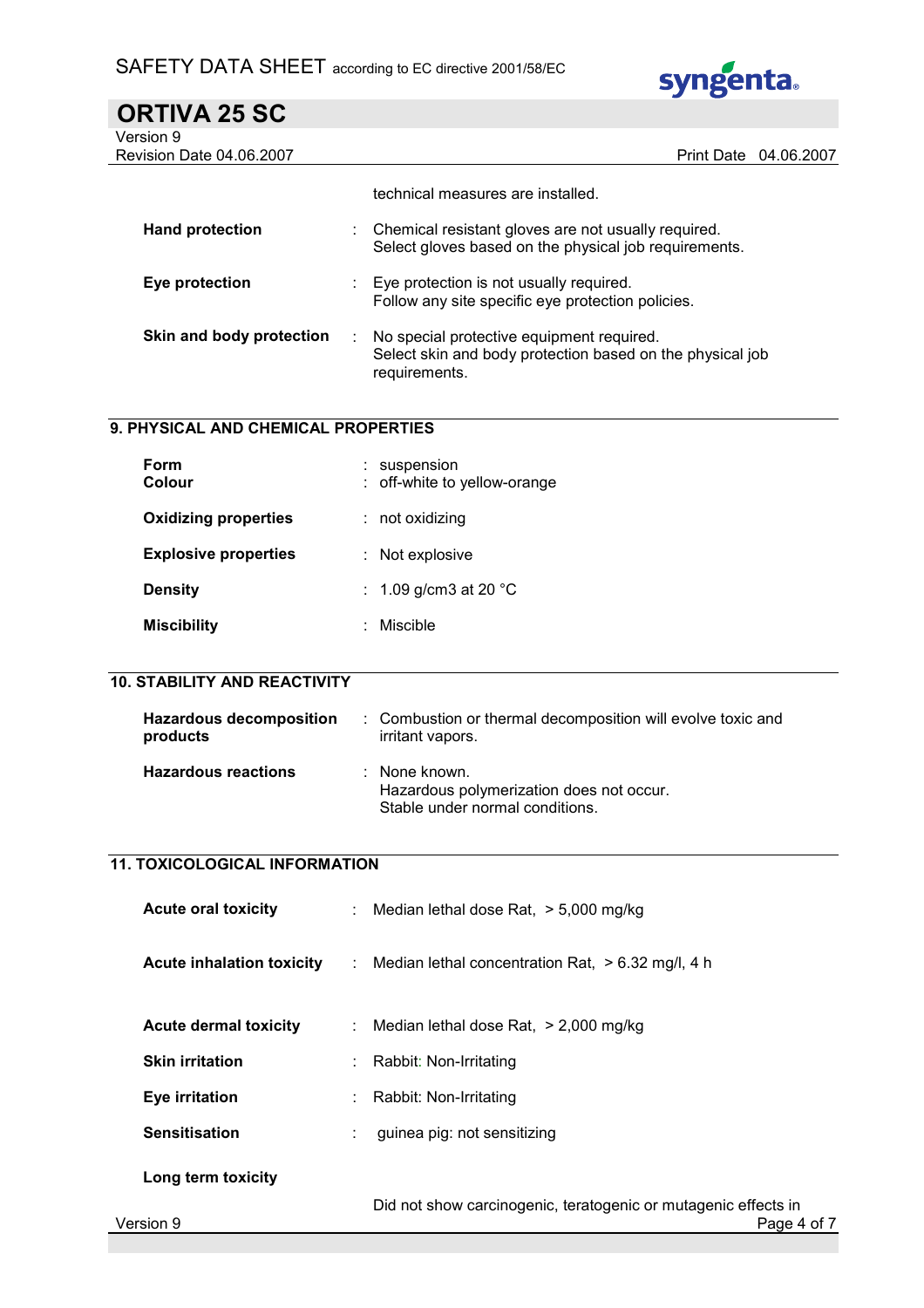

ORTIVA 25 SC Version 9

Revision Date 04.06.2007 **Print Date 04.06.2007** 

animal experiments.

#### 12. ECOLOGICAL INFORMATION

| <b>Bioaccumulation</b>                                                                               | ELIMINATION INFORMATION (PERSISTENCE AND DEGRADABILITY)<br>: Azoxystrobin has medium potential for bioaccumulation.                             |
|------------------------------------------------------------------------------------------------------|-------------------------------------------------------------------------------------------------------------------------------------------------|
| <b>Stability in water</b>                                                                            | Azoxystrobin is stable in water.                                                                                                                |
| <b>Stability in soil</b>                                                                             | Azoxystrobin is not persistent in soil.                                                                                                         |
| <b>Mobility</b>                                                                                      | Azoxystrobin has low to very high mobility in soil.                                                                                             |
| <b>ECOTOXICITY EFFECTS</b><br><b>Toxicity to fish</b><br><b>Toxicity to aquatic</b><br>invertebrates | LC50 Oncorhynchus mykiss (rainbow trout), 2.4 mg/l, 96 h<br>LC50 Bluegill sunfish, 1.1 mg/l<br>EC50 Daphnia magna (Water flea), 0.47 mg/l, 48 h |
| <b>Toxicity to algae</b>                                                                             | ErC50 Pseudokirchneriella subcapitata (green algae), 0.26<br>mg/l<br>EbC50 Pseudokirchneriella subcapitata (green algae), 0.23<br>mg/l          |

#### 13. DISPOSAL CONSIDERATIONS

| <b>Product</b>                      | Do not contaminate ponds, waterways or ditches with chemical<br>or used container.<br>Do not dispose of waste into sewer.<br>Where possible recycling is preferred to disposal or<br>incineration.<br>If recycling is not practicable, dispose of in compliance with<br>local regulations. |
|-------------------------------------|--------------------------------------------------------------------------------------------------------------------------------------------------------------------------------------------------------------------------------------------------------------------------------------------|
| <b>Contaminated packaging</b><br>÷. | Empty remaining contents.<br>Triple rinse containers.<br>Empty containers should be taken for local recycling or waste<br>disposal.<br>Do not re-use empty containers.                                                                                                                     |

#### 14. TRANSPORT INFORMATION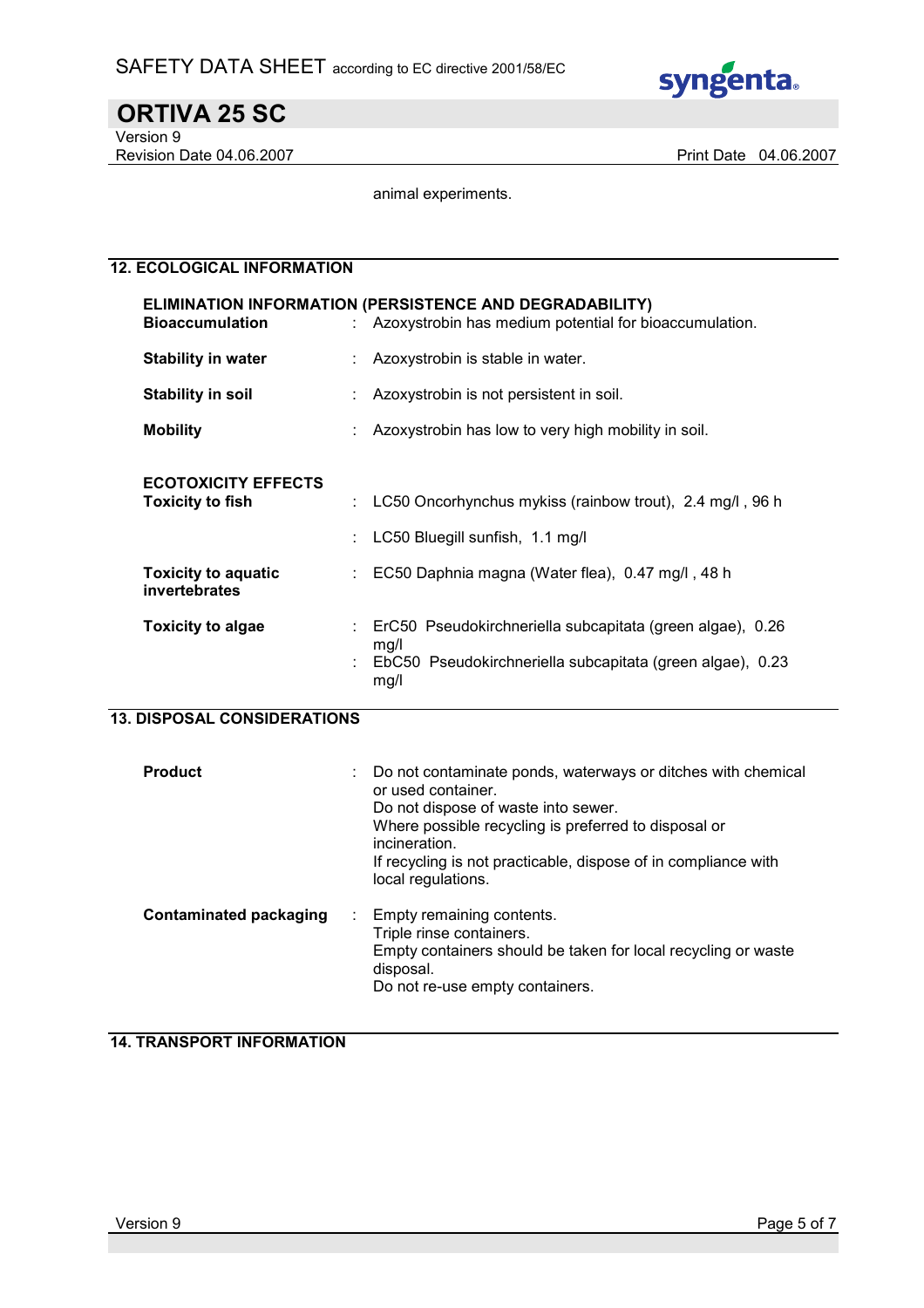

# ORTIVA 25 SC

Version 9 Revision Date 04.06.2007 **Print Date 04.06.2007** 

#### Land transport

ADR/ RID:

| UN-Number:            | 3082                                                |
|-----------------------|-----------------------------------------------------|
| Class:                |                                                     |
| Danger Label Number:  |                                                     |
| Packaging group       | Ш                                                   |
| Proper shipping name: | ENVIRONMENTALLY HAZARDOUS SUBSTANCE, LIQUID, N.O.S. |
| (AZOXYSTROBIN         |                                                     |

#### Sea transport

IMDG:

| UN-Number:<br>Class:<br>Danger Label Number:<br>Packaging group:<br>Proper shipping name:<br>(AZOXYSTROBIN 25% | 3082<br>9<br>9<br>Ш<br>ENVIRONMENTALLY HAZARDOUS SUBSTANCE, LIQUID, N.O.S. |
|----------------------------------------------------------------------------------------------------------------|----------------------------------------------------------------------------|
| Marine pollutant :                                                                                             | Marine pollutant                                                           |

#### Air transport

IATA-DGR

Regulation: Not dangerous goods

#### 15. REGULATORY INFORMATION

| Labelling according to EC Directives |        |                                                                                                        |
|--------------------------------------|--------|--------------------------------------------------------------------------------------------------------|
| Symbol(s)                            | : N    | Dangerous for the environment                                                                          |
| R-phrase(s)                          | R50/53 | Very toxic to aquatic organisms, may cause<br>long-term adverse effects in the aquatic<br>environment. |